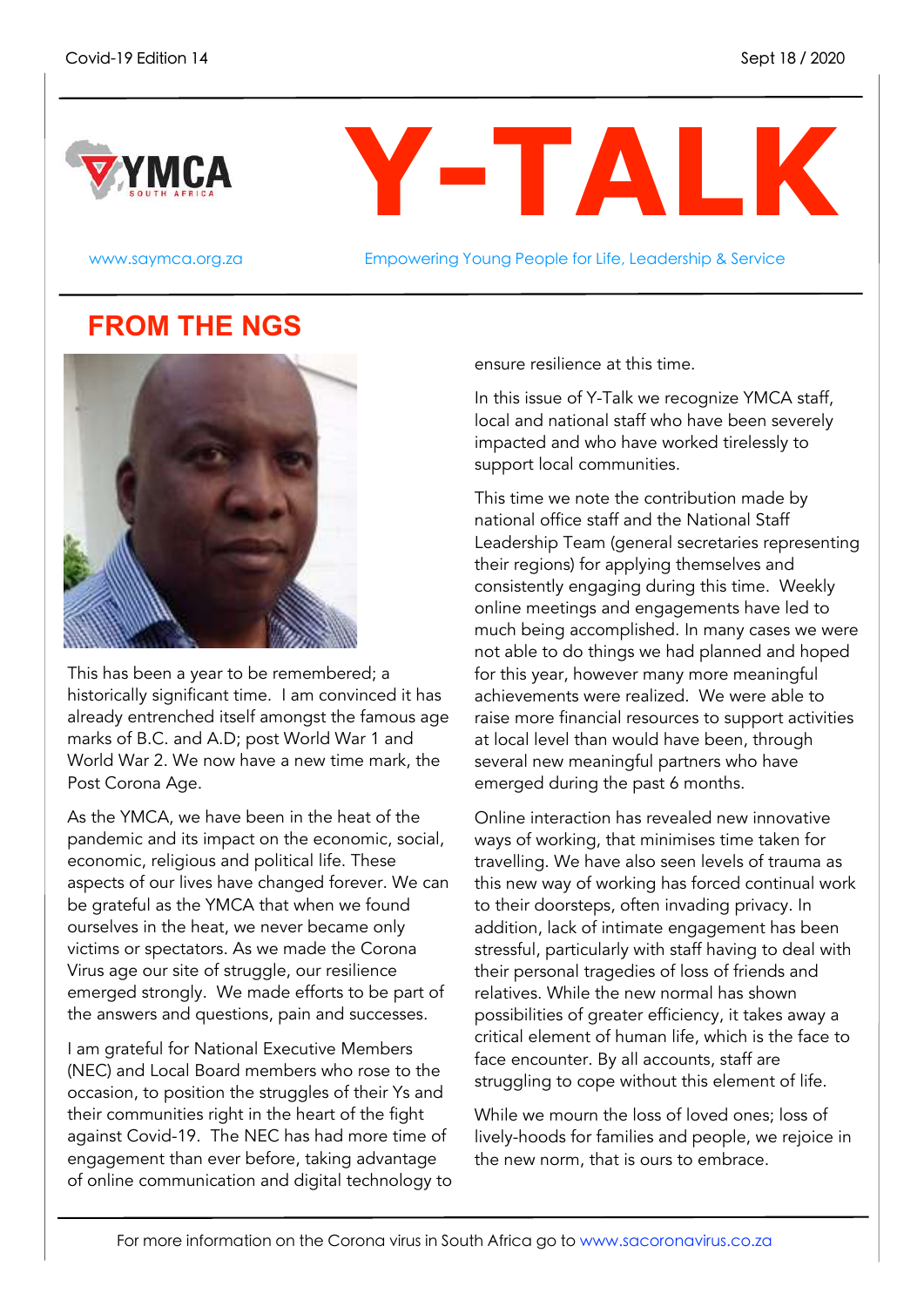### COVID 19 A Defining Moment for the SAYMCA

"Most of the important things in the world have been accomplished by people who have kept on trying when there seemed to be no hope at all." Dale Carnegie

The Arrival of the COVID 19 Pandemic onto our shore challenged the SAYMCA as one of the oldest humanitarian organizations in SA. In recent years, one major challenge of a 155-year-old organization has been to re-invent itself within the current context of youth development, to avoid becoming extinct.

The pandemic is forcing us out of our comfort zone and challenged the National Executive Committee to devise a Response Plan. Although it took us a while to get off the mark, when we did, the NEC formulated a COVID 19 Response plan which focused on the following areas;

Communication and Stakeholder Management Youth Leadership and Advocacy Care and Relief Social Enterprise Resource Mobilization

#### **Highlights**

The Lockdown presented an opportunity to explore the social media space through Youth Webinars and the Y- Leaders Talks. It was encouraging to see young people taking full advantage of this space, hosting a series of dialogues on relevant issues affecting them and taking a leading role in coming up with solutions. The Y-Leaders Talk series has presented us with a



unique opportunity to have conversation with high level, thought provoking industry leaders and to profile the movement as a safe space for such conversations.



Siya Kolisi, Springbok Rugby Captain, working with NMB YMCA to bring relief to local communities

Our Local YMCAs stepped up to the challenge as they took their rightful place in the front line by providing support such as food parcels, Health care, shelter to the homeless, masks and sanitizers to different communities. The provision of food vouchers for young people has really exposed the reality of poverty that still ravages our communities, 26 years after Democracy. Different stakeholders such as Municipalities, Private companies, Church leaders, Non Profit Organizations, and celebrities such as the World Cup Rugby 2019 winning captain, Siya Kolisi, partnered with Local YMCAs in reaching out to our communities during challenging times.

With the high unemployment rate among young people, we explored Social Enterprise as a solution. The youth in SA and other African countries grabbed the opportunity in attending Social Enterprise workshops conducted by the Vice President of The African Alliance, Queen

Ndlovu, in an attempt to pursue entrepreneurship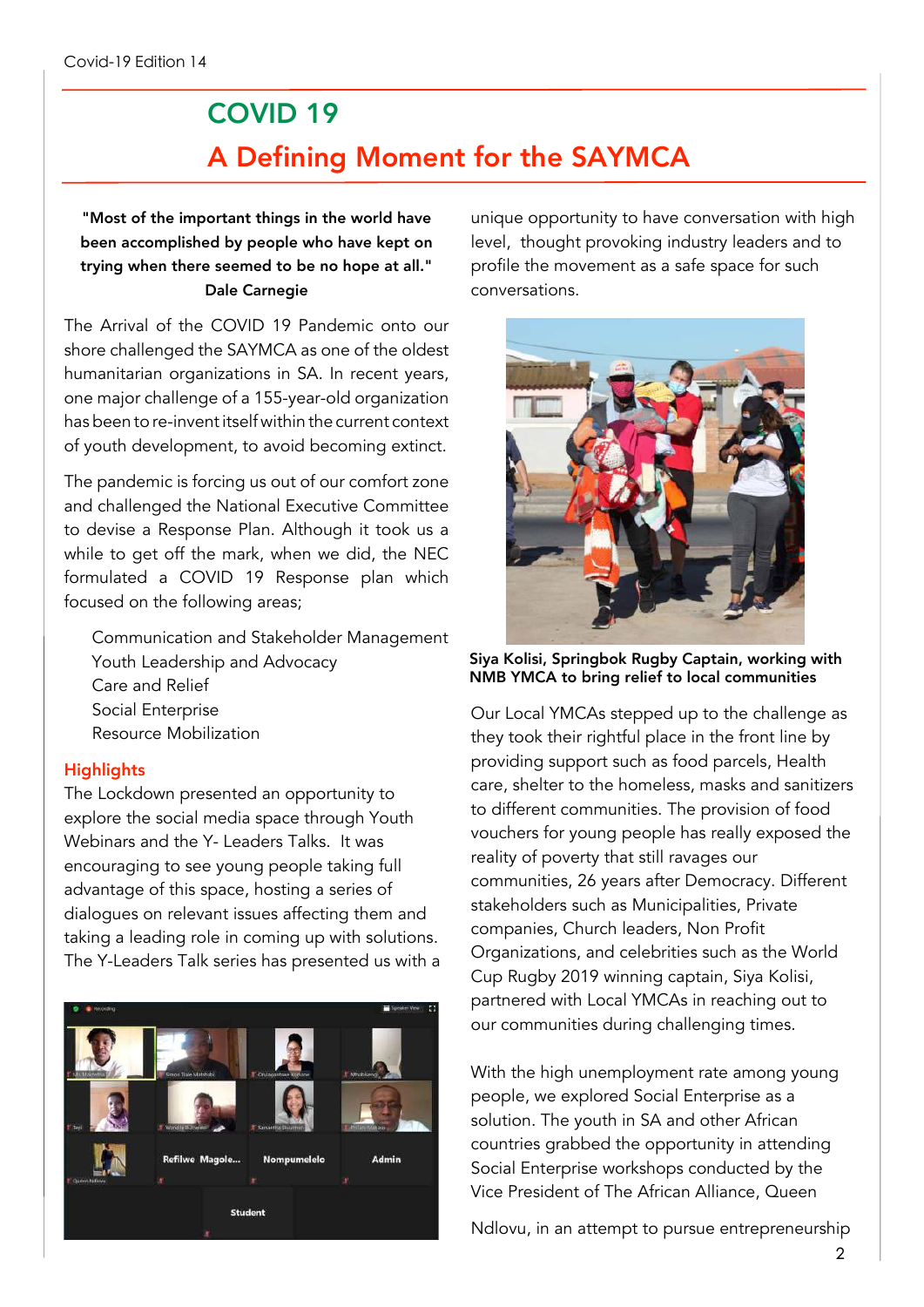to provide for their families while addressing social challenges.

#### **Challenges**

One of the major challenges faced by our Local YMCAs during Lockdown was keeping our doors open, since some YMCAs had to be closed, layoff volunteers and staff and experienced electricity disconnection to name just a few of the issues.

### Way forward

The Rise of the Gender Based Violence cases during Lockdown and the racially motivated brutal killing of George Floyd has given rise to initiatives /Campaigns such as "Transformative Masculinity" and "Black Lives Matter" which have laid the foundation for us to pick up on these issues from both an advocacy and a programmatic point of view.

As we approach level 1 of lockdown and preparing for Post COVID 19, we are repositioning ourselves to prepare for the Reconstruction and Recovery Phase of our country. This phase will require the movement to fold its sleeves and partner with our stakeholders in bettering the lives of Young people in SA. Philani Mabaso - NEC member

### YMCA Covid Task Team and Partners Bring Relief to Local Communities.

The South Africa YMCA, in partnership with Y Care International will distribute 120 food sms vouchers, each valued at R300. This will provide a small measure of food security and relief for vulnerable youth and families, due to the impact of covid-19. Beneficiaries of the vouchers are between the ages of 15-35 years, who are also part of YMCA programmes.The vouchers will be distributed through an sms system, in collaboration with DOMINO Foundation (NGO) and Intellimali, a well established South African SMS



voucher service provider. This is a once off initiative, which will positively impact the lives of young people.

## **ATHLONE YMCA - Novel Medical Delivery System**

With the Covid 19 pandemic, Hospitals and Clinics have shifted most of their Covid 19 related demands to address non COVID-19 related needs such as providing medication for chronic patients. Research has shown that people with chronic diseases are at a higher risk

Western Cape health authorities recently introduced an innovative system to have non-COVID patients' medication delivered to their homes. Tens of thousands of chronic medication parcels are now being distributed to vulnerable patients by community health

of contracting and succumbing to COVID-19. With that being said, patients live in fear and worry that a visit to the clinic or hospital may increase their chances of contracting COVID 19. To address this issue and to reduce long queues for medication in the health facilities, the



Athlone YMCA staff preparing Medicine for delivery to patients

workers, including those from the Athlone YMCA. These staff have worked tirelessly to delivery the medication since level 5 of the lockdown. Their work has been covered by ENCA news channel.

Link to the story.

Novel Medical [Delivery](https://www.youtube.com/watch?v=Gh2v9g1VsRM&ab_channel=eNCA) **[System](https://www.youtube.com/watch?v=Gh2v9g1VsRM&ab_channel=eNCA)**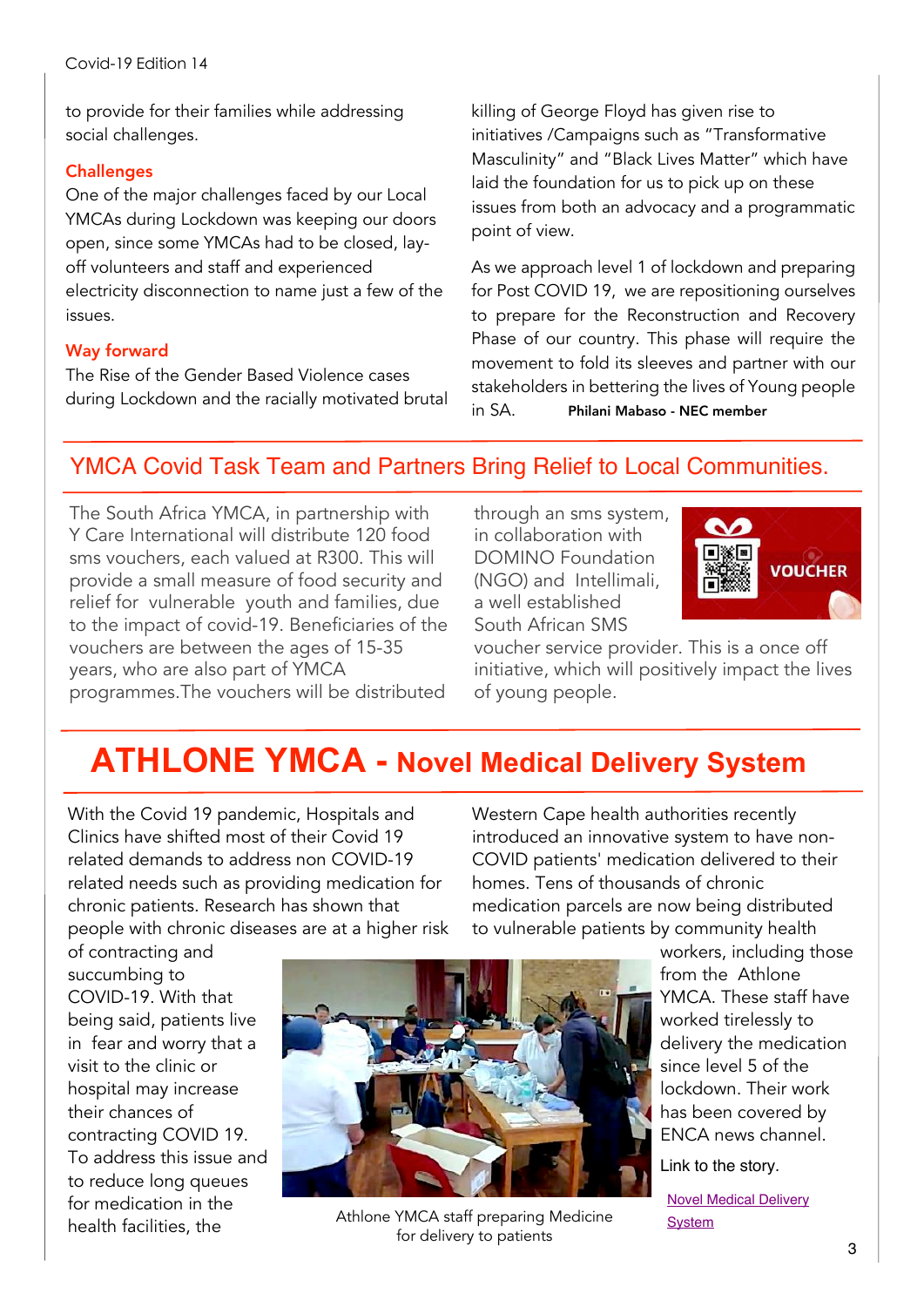# YMCA Restoring Dignity and Hope to People

The Cape Flats YMCA continues to be humbled and grateful for the opportunity and experience we have been afforded to work in partnership with the City of Cape Town in addressing the issue of homelessness in a meaningful way within our City. We currently have 30 residents/ participants in the programme. Our key focus areas are restoration, re-integration into society and re-unification.

guards and a further 10 attended a money management course offered by a clothing bank. The feedback we received from the stakeholders was phenomenal. On 31 August one of the women was invited by the Clothing Bank to attend their two year training course. The art classes are both therapeutic and provides the possibility, together with the beading and wire classes, of an income for the residents.

#### Restoration

The residents attend two group sessions a week. We focus on stress and anger management. The lifeskills sessions and sports/ exercise activities are run to compliment the restoration sessions. Self-defence classes are a highlight for the group. The discipline instilled through this training is becoming evident in the daily functioning of our residents. We have also introduced art therapy classes. As part of restoration and getting to work together through fun activities, we host voluntary Friday night games evenings.



#### Re-unification

Home visits have been conducted and residents are taken to meet families. It is challenging but not impossible. There are many hurts and betrayals on both sides.

Our family afternoon on 12 September was a success. Close family of residents were invited to spend quality time with each other in a safe environment. This is the second step, after initial contact, in the unification process.

#### Re-Integration into society

The residents are linked to training opportunities through referral to different stakeholders.10 are



being trained as security

One of the highlights was the exit of one of our residents from the program who found work as an apprentice electrician with Al Electrical in Durban. We will follow his journey closely.

#### The Letter

As I arrived at this camp I did not know what to expect. But as time went on my life changed drastically without realising it and without the help of aunty Natalie and uncle Ricky and the YMCA team for providing programs like life skills, restoration and security classes my life would not have been this effective. I can now look forward to a better future and goals. I would like to thank the YMCA for investing in me to become a security guard here at the YMCA.

Abraham Daries Agess.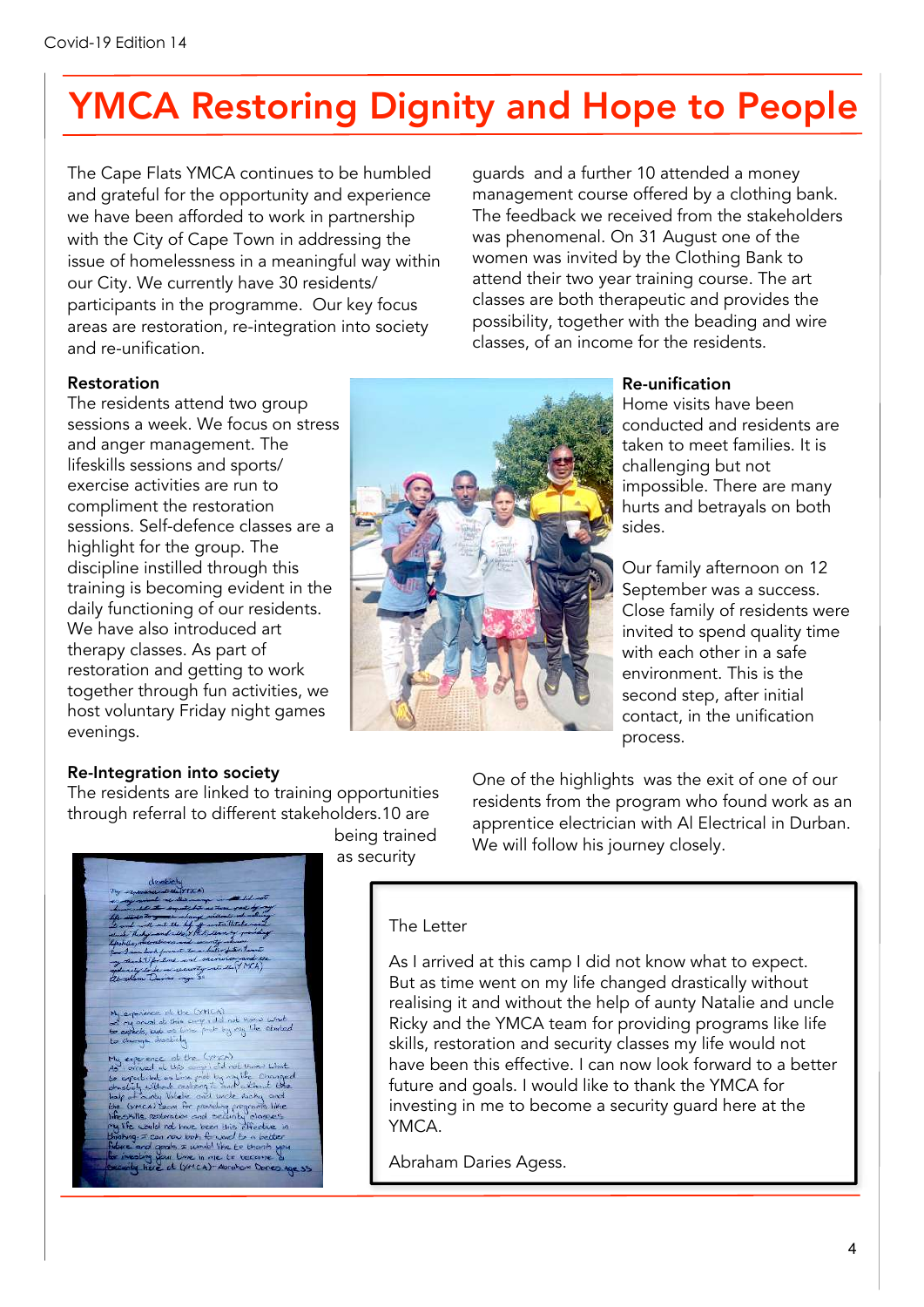## A STAFF POINT OF VIEW

Working during COVID19 restrictions challenged me on many levels. When I started working with the Homeless people sheltered at the Durban YMCA, I was overzealous. However, I soon realized I cannot change the world alone. We did not have sufficient time to make a long lasting positive impact in the lives of our participants.

There were many moments when I felt depressed, acknowledging how limited I was in working with people with mental health conditions, especially during a pandemic. It was intense, there were a lot of tears, physical fights, withdrawal symptoms, anger. Being a hugger, I had to restrain myself several times from hugging the most vulnerable participants. We had so much fun during role-plays, discussing gender roles particularly so because our group was representative of all the racial groups, religions, ages. True Rainbow nation.

The joy I felt when people shouted my name out of the YMCA windows as I parked. Many times I was tricked to allow people outside the YMCA building on the pretence that they were helping me carry stuff to my car. In most cases, it was just the laptop. That was the only time they could venture outside the building. Sometimes I just turned a blind eye and allowed them to carry my laptop.

I was angry when the Government approach conflicted with that of the YMCA. There were many unrealistic expectations which were raised and never met by the government officials. I felt hopeless and sad when some of our participants started stealing and escaping, due to the withdrawal cravings people were having. They kept on waiting to be sent to a rehab centre until they just gave up and left to go back to the streets.

It was extremely difficult, leaving my family



every morning, even though I had a permit, driving through the road blocks.. those soldiers with their rifles....it was like a war zone.

My greatest fear was whether I would contract the virus at home, or in the supermarket, and would I transmit it to my participants? Would I bring the virus home from work? Even though I kept the regulations to the tee, noone knew all that needs to be known about COVID19. It was extremely scary and confusing.

I took out all my frustrations on my newfound love of gardening. It was so peaceful and therapeutic. Cooking also did the trick. I had to constantly tell myself that I need to be healthy to reach out to my family and participants. The consolation I gained from my spirituality was amazing... reading the Bible and praying gave me strength and sustained me so much.

Given the opportunity to work under these circumstances, I will gladly do it all over again.

I know I am not invincible but I will do it again.

Nompumelelo Zama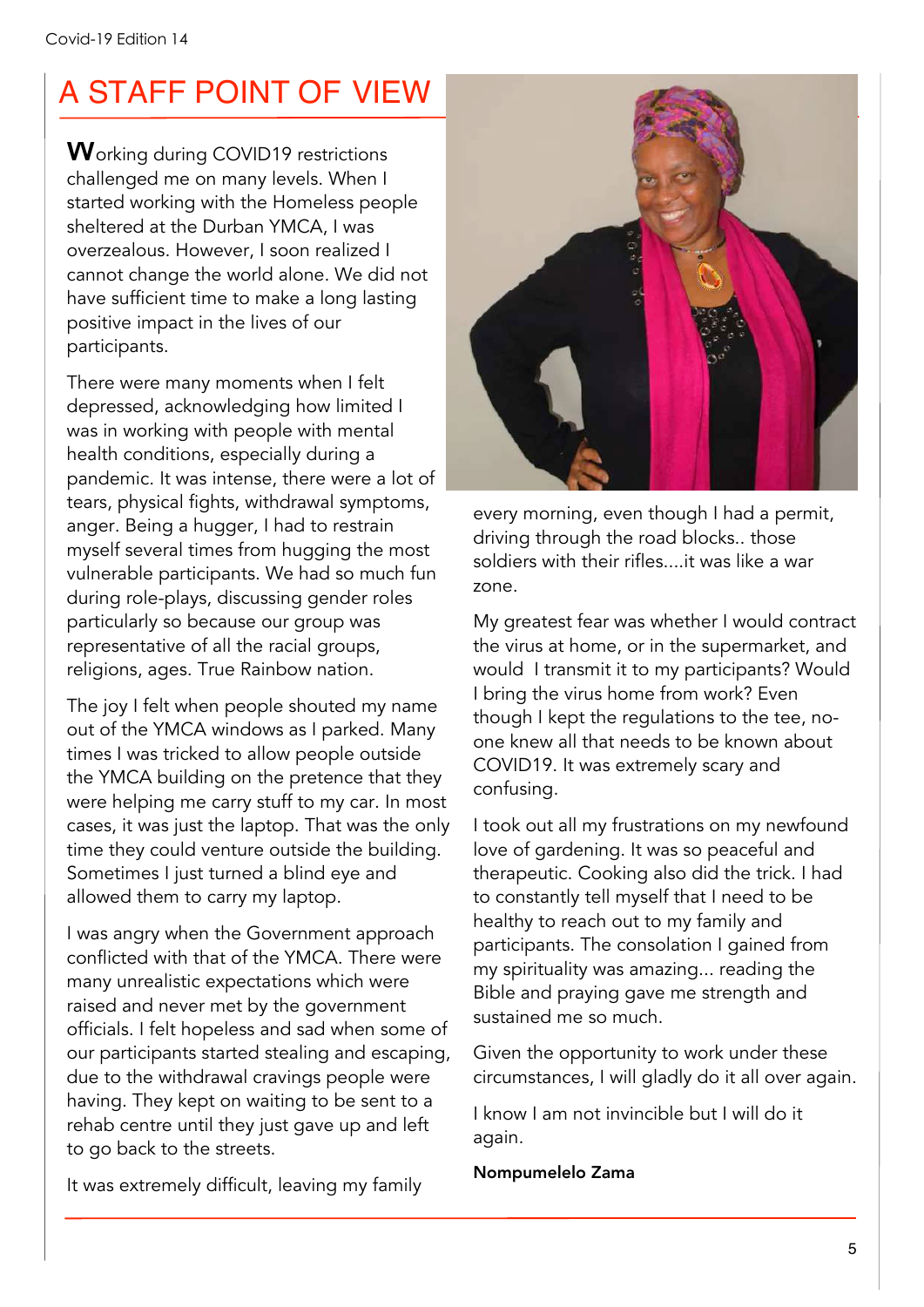## **TOWARDS A GREENER YMCA**

RESULTS OF A SURVEY OF TO YAYEAS



**POTENTIAL COST BENEFITS IF 10 YMCAS EACH INSTALLED A R50.000 SOLAR SYSTEM** 

 $Cost: R500.000$ **\$AVING OVER 10 years:** R2.5 million



#### $%$  OF YMCA GENERAL SECRETARIES **WHO RATE CLIMATE CHANGE AS EXTREMELY IMPORTANT**

**>?Z**

### **CARBON SAVING FROM 10 SOLAR PANELS PER YMCA** per year



**9000 kg of carbon** 

**\$ 80URCE: SURVEY CONDUCTED BY NATIONAL OFFICE %/%\$ 7?7?**

### Linking Young People to **Opportunities**

As the YMCA moves towards a green culture, we are proud to announce a new partnership with Nepoworx, ([www.nepoworx.com\)](http://www.nepoworx.co.za) to train young people with solar installation skills and knowledge. This initiative supports Pillars 3 and 4 of the PowerSpace framework which is Skills Development and Linking to Opportunities.

The partnership was facilitated by Queen Ndlovu, a Board member at the GaRankuwa YMCA, a National Executive Committee member of the SA YMCA and Vice President of the Africa Alliance of YMCAs. Queen is a passionate advocate for entrepreneurship and small business development, targeting young people.



*"...providing job opportunities for young people..."*

The project is in the process of being implemented with a selected group of 20 young people from YMCAs in South Africa. It is linked to the Youth Justice programme...thereby providing vocational skills and job opportunities for young people at risk.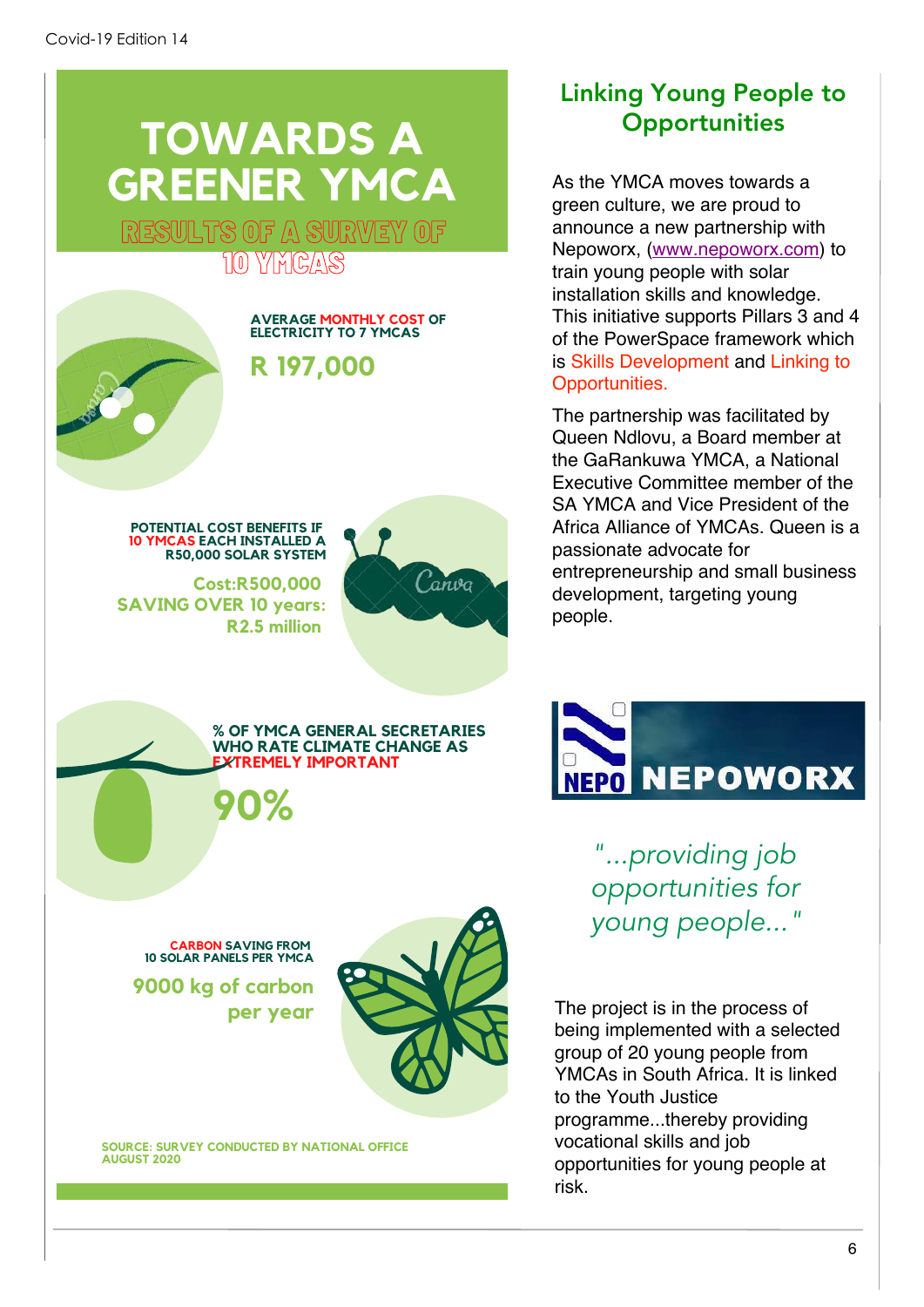## Y-LEADERS TALK SERIES & Webinars



awareness about relevant issues; increased awareness among leaders in society about what the YMCA is doing; raised a cadre of emerging young leaders within the SA YMCA; created new ideas and skills around use of digital technology for work; created momentum for YMCA programmes.

Zoom Webinar

For more info: Contact Pasca Ndlovu | pascandiovu@saymca.org.za

### 5th August

#YeNow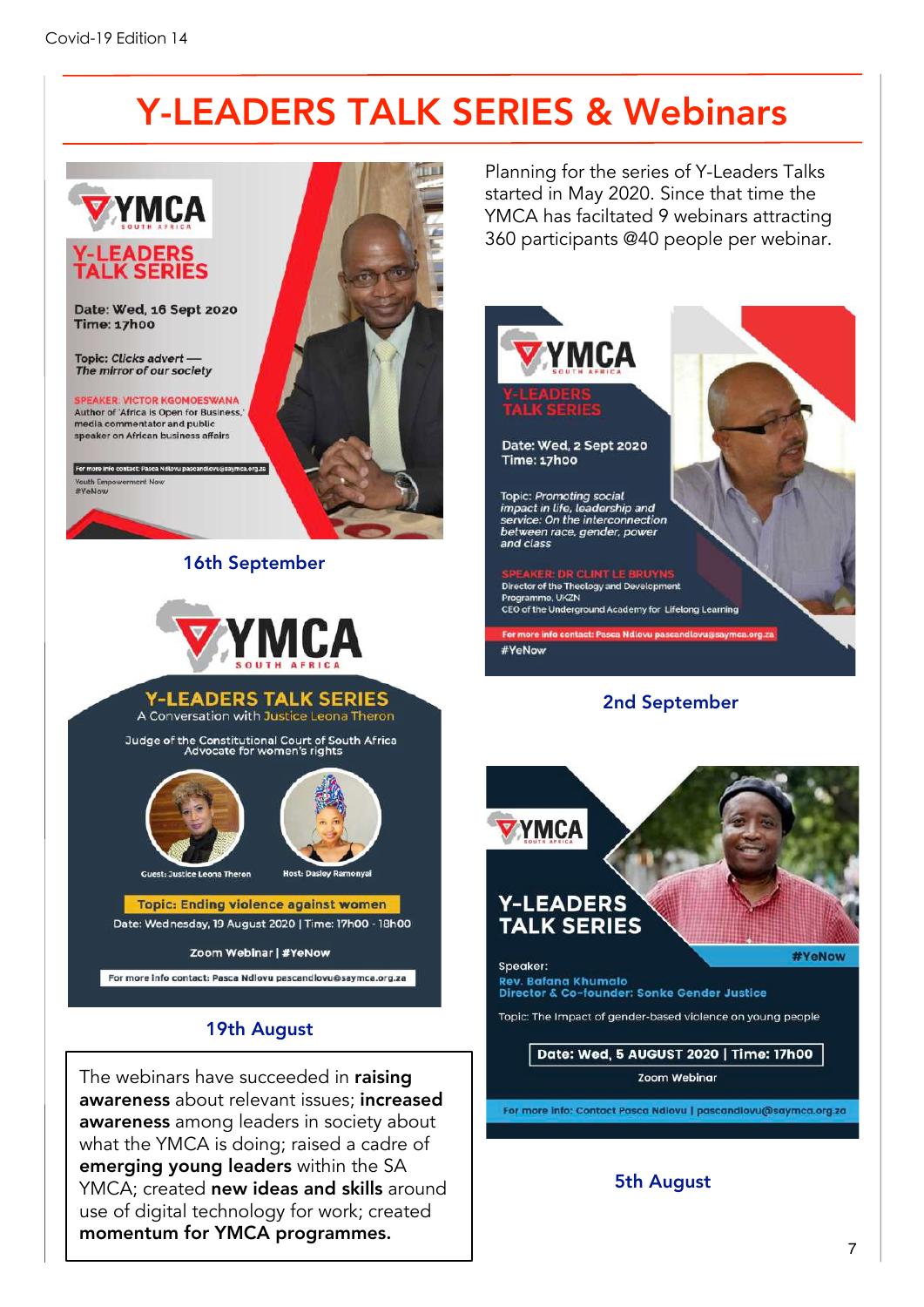













26th June